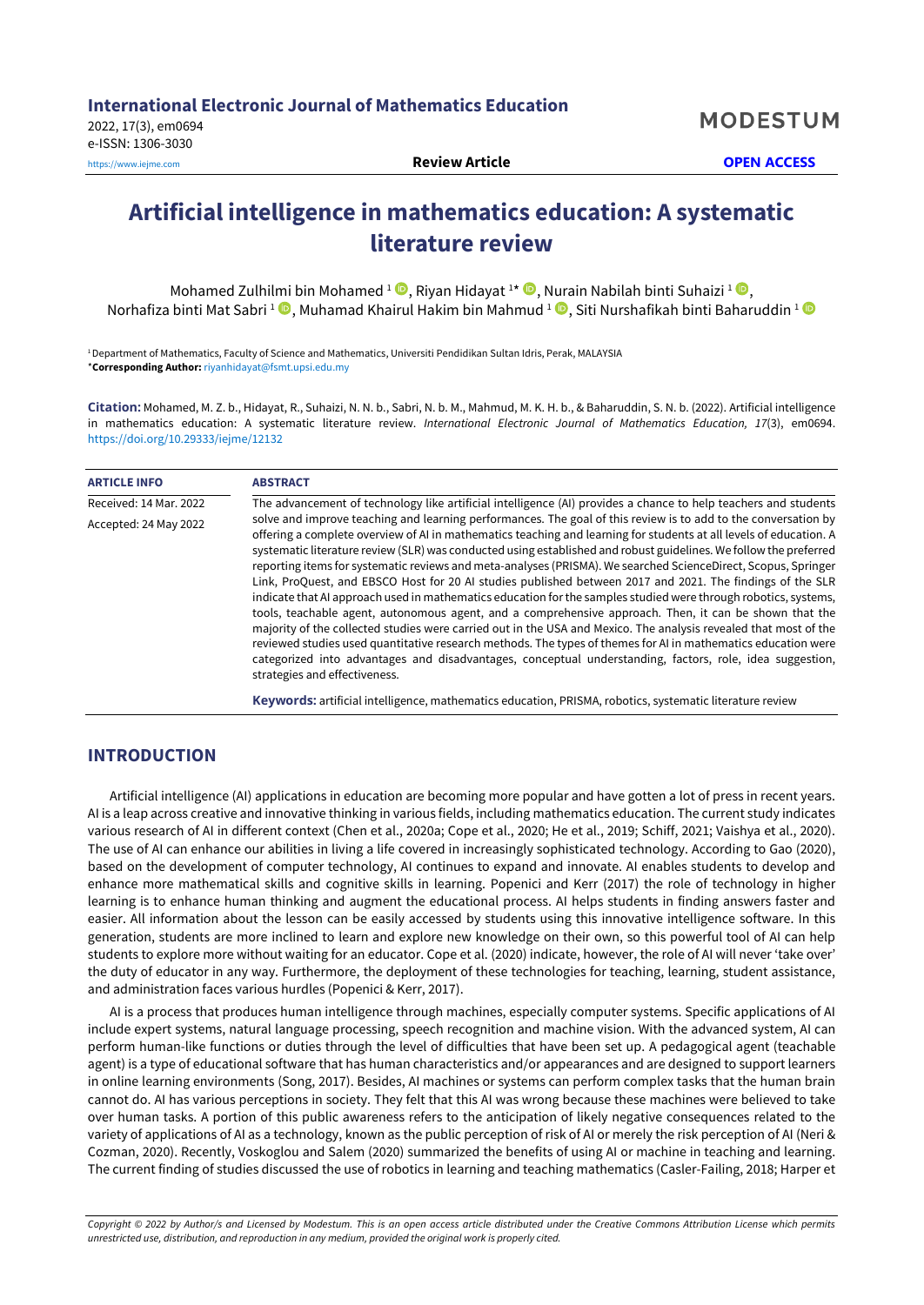al., 2021; Lopez-Caudana et al., 2020). Learning programming and problem-solving (PS) at a young age is very challenging forthem. Francis and Davis (2018), for example, also indicate that the learning process has become more interactive using the AI approach.

Concerning existing systematic literature review (SLR) about exploring the potential of educational robotics in education settings, there are few SLR has been conducted (Chen et al., 2020a; Guan et al., 2020; Zawacki-Richter et al., 2019; Zhong & Xia, 2020), including mathematics education. Zhong and Xia (2020), for example, provides an exciting learning experience with robotics in mathematics learning. Itfocuses on empirical evidence towards the application of robotic in mathematics education. However, there are some limitations of a SLR conducted about AI in mathematics education. Itis because previous studies have only focused on the use of AI in the fields of engineering, computer science and STEM. Therefore, using this opportunity, lots of research about the maximum use of AI in mathematics education can be done. The goal of this review is to add to the conversation by offering a complete overview of AI in mathematics teaching and learning for students at all levels of education. This SLR contributes on the impact of AI and the use of robotics or software as well as machines from AI in the teaching and learning of mathematics to students at all levels of education.

### **Research Questions**

- 1. What AI approach used in mathematics education for the samples studied?
- 2. How is AI in education distributed in terms of the country?
- 3. How is AI in education distributed in terms of the research methodology?
- 4. How are the AI in mathematics education distributed in terms of publication year?
- 5. What themes are currently instigated?

### **Theoretical Foundation**

Six years later, in 1956, Marvin Minsky and John McCarthy (a Stanford computer scientist) convened the eight-week-long Dartmouth Summer Research Project on Artificial Intelligence (DSRPAI), which formally originated the term AI. To date, there are diverse concept of AI in the current literature. The problem in defining AI, known as machine intelligence (Poole et al., 1998), is to define artificiality's parameters, or the manners in which computers differ from human intelligence (Cope et al., 2020). AI is clearly the confluence of computer, computer-related technology, machine, and information communication technology advancements and developments, allowing computers to perform activities that are close to or identical to those performed by humans (Chen et al., 2020b). Baker and Smith (2019) defined AI as computers that do cognitive functions, such as learning and PS, that are often associated with human brains. Data mining, natural language processing, machine learning, neural networks, and algorithms are some examples of technologies and methodologies in AI. However, AI in educational contexts may help with teaching, learning, and decision-making (Hwang et al., 2020).

The basic mathematics teaching based on AI adapts and pays attention to the cultivation of students' personality development under the existing education conditions (Wu, 2021). In mathematics education in particular, the animation of figure and of mathematical representations, obtained by using the proper software, increases the student imagination and PS skills (Voskoglou & Salem, 2020). The incorporation of AItechnologies into education settings enables computer-based learning system to play roles of intelligent tutor, tools or tutees as well as policy-making facilitators (Basel, 2021). Since its origin, the holy grail of AI has been to understand the nature of intelligence and to engineer systems that exhibit such intelligence through vision, language, emotion, motion, and reasoning. In such context, AI researchers have always looked for challenges to push forward the limit of what computers can do autonomously and to measure the level of "intelligence" achieved (Chesani et al., 2017). The concept of ICT has emerged as a technological convergence of electronics, software, and telecommunications infrastructure. Robotics is one of the expressions of technology whose application has extended to various life contexts. The importance of showing how technology allows for significant improvements in attention and motivation towards mathematics, which, in turn, allows for an improvement in training programs and teaching practices; thus, achieving a positive impact on student learning (Basel, 2020).

AI has promoted the social development, and has gradually been applied to the education and teaching with its innovation and epochal characters. Mathematics teacher educators and teachers should consider using innovative tools not typically seen in classrooms, such as robotics, in mathematics instruction as they work to support a focus on reasoning and sense making and make connections to children's community and cultural funds of knowledge (Harper et al., 2021). There is a positive predisposition towards the addition of robots in the learning and teaching of mathematic processes during the first years of school, even though teachers claim there is a struggle to incorporate robots in their lessons due to the high number of students and the reduced space in their classrooms (Seckel et al., 2021). One form of technology that has been shown to be beneficial to the learning of mathematics is LEGO robotics, namely EV3 Mindstorms. Select children and educators have had access to LEGO robotics for the past 20 years however, robotics has not experienced widespread use in the mathematics classroom, in a middle-school mathematics classroom working with LEGO robotics demonstrated that robotics could provide richer learning and engagement than traditional 'I do, we do, you do' instruction (Casler-Failing, 2021). Therefore, in the current work, we follow the idea ofOuyang and Jiao (2021) as conceptual framework namely AI-directed (learner-as-recipient), AI-supported (learner-as-collaborator), and AI-empowered 9 learner-as-leader). **Figure 1** indicates conceptual framework in the current SLR.

According to recent studies, AI has a positive impact on student accomplishment (Min et al., 2021), creative PS skills and computing thinking (Kim & Han, 2021), and learning attitude (Liao & Gu, 2022) from kindergarten to higher education settings (Ma & Siau, 2018). For example, the role and importance of wisdom classroom instruction can be understood by early childhood via AI context. Other possibilities in higher education settings involve the usage of AI assistants and AI instructors in the classroom. Chen et al. (2020b) also found the impact of IA toward education such as environments in the classroom, conceptual understanding, advanced deep learning algorithms' adoption and the integration of AI technologies with educational philosophies. However,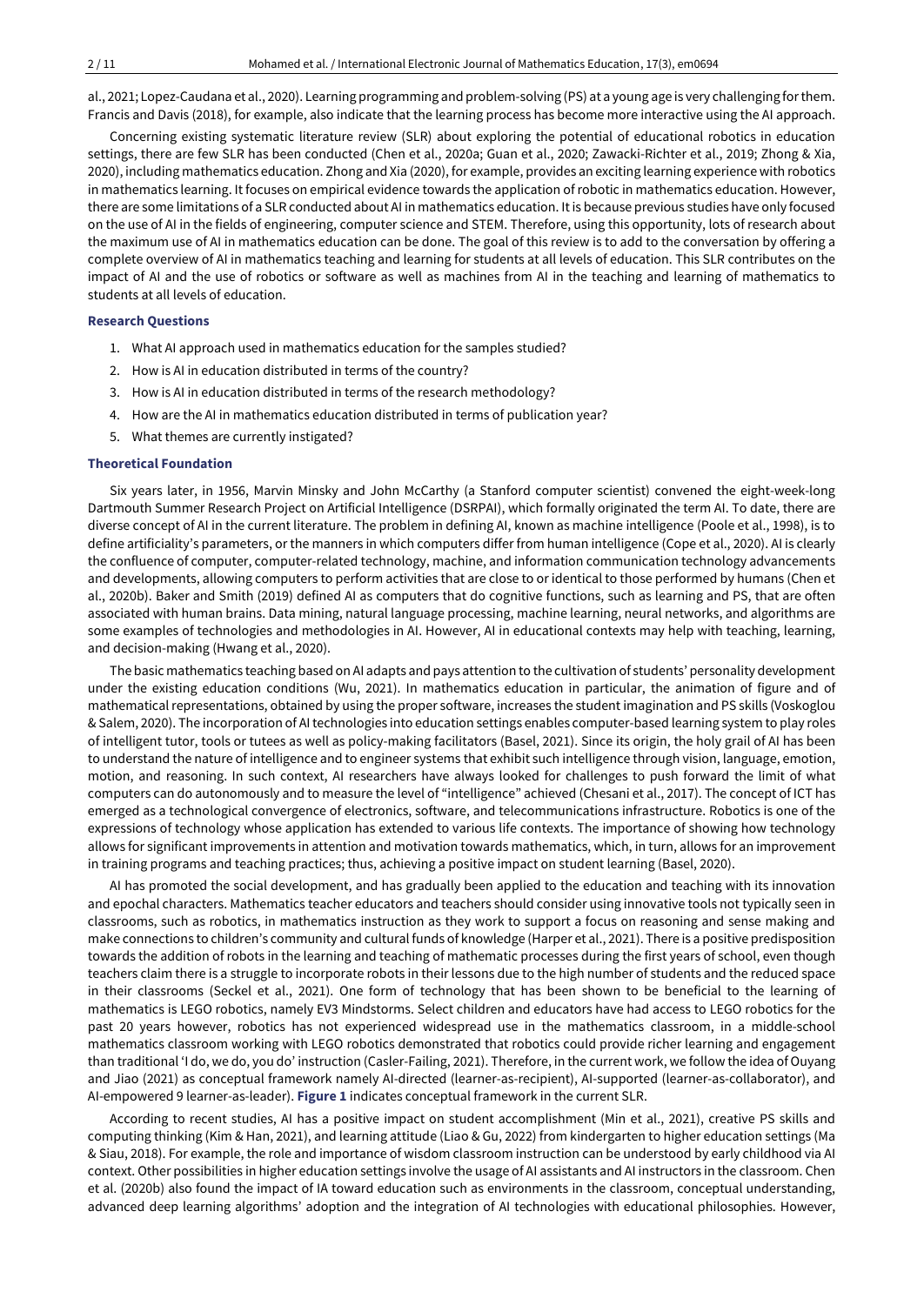

**Figure 1.** Conceptual framework



**Figure 2.** PRISMA flow diagram

applying AI to education appears to be a new challenge (Hwang et al., 2020; Pedro et al., 2019). Zawacki-Richter et al. (2019) found the low connection between AI and theoretical pedagogical views. Moreover, for educational scholars, not only computer programming abilities, but also ways for replicating the intellect of human specialists are hurdles in designing intelligent tutoring and adaptive learning education systems (Hwang et al., 2020). In brief, although AI has the potential to improve students' learning outcomes, it remains a problem for most educational academics, educators and practitioners.

# **METHODOLOGY**

### **Research Design**

We conducted a comprehensive SLR to answer our research questions. SLR is a method of gathering appropriate data on a certain topic that meets pre-determined eligibility criteria (Mengist et al., 2020). This study only looked at journal publications published between 2017 and 2021; no older articles were included. The preferred reporting items for systematic reviews and metaanalyses (PRISMA) approach analyzed the collected journal articles. PRISMA establishes a standardized, peer-reviewed methodology that employs guideline checklists to contribute to the revision process's quality assurance and replicability (Conde et al., 2020; Moher et al., 2015). PRISMA is based on four steps: identification, screening, eligibility, and inclusion. Identification is the first phase. These steps are detailed in the sub-sections that follow. This technique was chosen because it can assist us in synthesizing important journal publications. By following PRISMA guidelines, we could conduct an accurate search for best practices in AI in mathematics education. **Figure 2** displays the PRISMA flow chart in this study adapted and modified from Moher et al. (2009).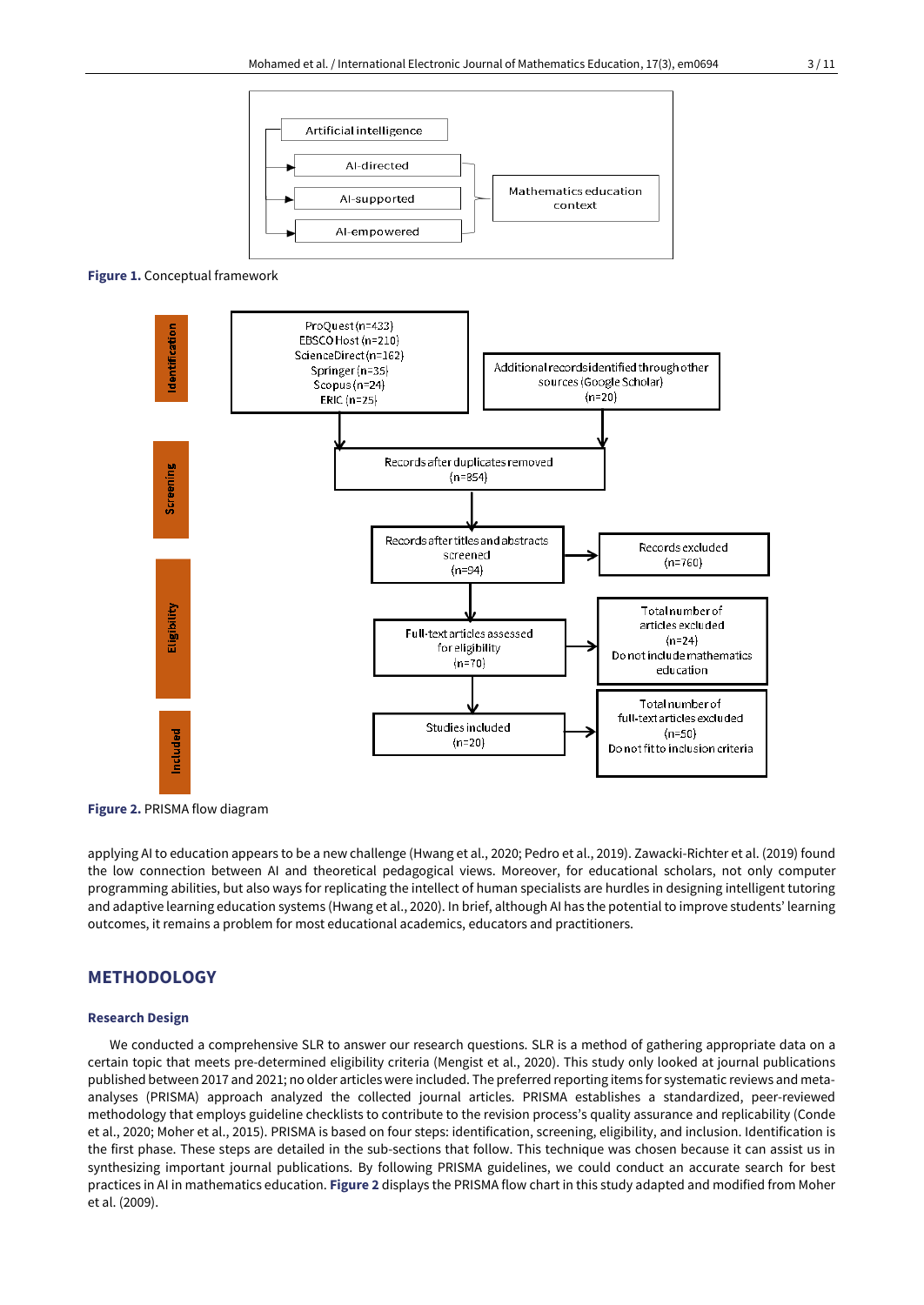### **Table 1.** Synonyms and alternatives terms for main search terms

| Artificial intelligence     | Math                  |
|-----------------------------|-----------------------|
| Al                          | Math                  |
| Robotics                    | Maths                 |
| Machine learning            | Mathematics           |
| Neural networks             | Mathematics education |
| Fuzzy logic                 | Mathematical          |
| Natural language processing | Math education        |
| Expert systems              |                       |

#### **Table 2.** Inclusion and exclusion criteria

| Inclusion criteria                                            | <b>Exclusion criteria</b>                                                                                                    |
|---------------------------------------------------------------|------------------------------------------------------------------------------------------------------------------------------|
| Published between 2017 and 2021                               | 2017                                                                                                                         |
| Indexed journal                                               | Non-indexed journals, review journals, chapter in book, conference<br>proceeding, master dissertation, prefaces, and opinion |
| English language                                              | Non-English                                                                                                                  |
| Specific application for mathematics or mathematics education | General application for professional learning (e.g., medical, public<br>health, environmental science, and engineering)      |

### **Systematic Review Process**

### *Identification*

The search took place on ScienceDirect, Scopus, Springer Link, ProQuest, and EBSCO Host. We came up with two mains search terms based on our fundamental research topics: AI and mathematics education. We compiled a list of synonyms and alternate terms based on the most popular search terms (**Table 1**).

Therefore, we expanded our search terms and strategies in exploring as many potentially relevant studies as possible. To search, we used a key search term that was created by combining the words discovered from (**Table 1**), as follows: TITLE-ABS-KEY. Through ProQuest, EBSCOHost, ScienceDirect, Springer, Scopus, 864 results were identified using search strategies, while additional papers (n=20) were identified from other sources. As a result, a total of 885 journal articles had been classified at this stage in the process.

### *Screening*

As displayed in **Figure 1**, the selection process followed the PRISMA principles (Moher et al., 2009). We used a variety of inclusion and exclusion criteria in this approach. There were no systematic review articles or books, book chapters, or conference proceedings included in the selection of literature. And, we were only concentrating on English-language journal articles made it less likely that complex or uncertain translations would be required. Then, we looked at articles published within the previous five years (between 2017 and 2021). There were no exclusions for specific countries or regions. In the final stage of the screening process, we focused their attention on publications that contained atleast one reference to mathematics. Following the screening phase, 909 papers were identified as not meeting the study's criteria, while 55 articles were identified as duplicates. Additionally, there are just 845 articles remaining.

### *Eligibility*

As illustrated in **Figure 1**, the eligibility phase resulted from incomplete articles. First, journal articles that did not meet the criteria for best practices in AI in mathematics were rejected. Then, to ensure that all 845 articles fit the study's selection criteria and objectives, each article's title, abstract, methodology, results, and discussion were thoroughly reviewed. At this point, 834 articles have been rejected because they do not fully explain AI in mathematics education or do not clearly explain and review the findings data in the study findings section. As a result, 20 articles were selected for publication in the final stage of the review process (see **Figure 1**).

### *Inclusion and exclusion criteria*

After gathering all of the results from all identified sources, we used the selection criteria such as timeline, document type, language, and subject area to filter out the articles that were not relevant to our research. When selecting pieces for inclusion and exclusion, the inclusion and exclusion criteria must be clearly defined to ensure that the studies selected are relevant to the primary research purpose. **Table 2** shows the inclusion and exclusion criteria for this review study and the findings of the research. It was determined that 20 articles were relevant, and the full-text articles of these publications were obtained.

### **FINDINGS**

A total number of AI studies (n=20) are analyzed, published between 2017 and 2021. This section discusses the following research questions:

1. What AI approach used in mathematics education for the samples studied?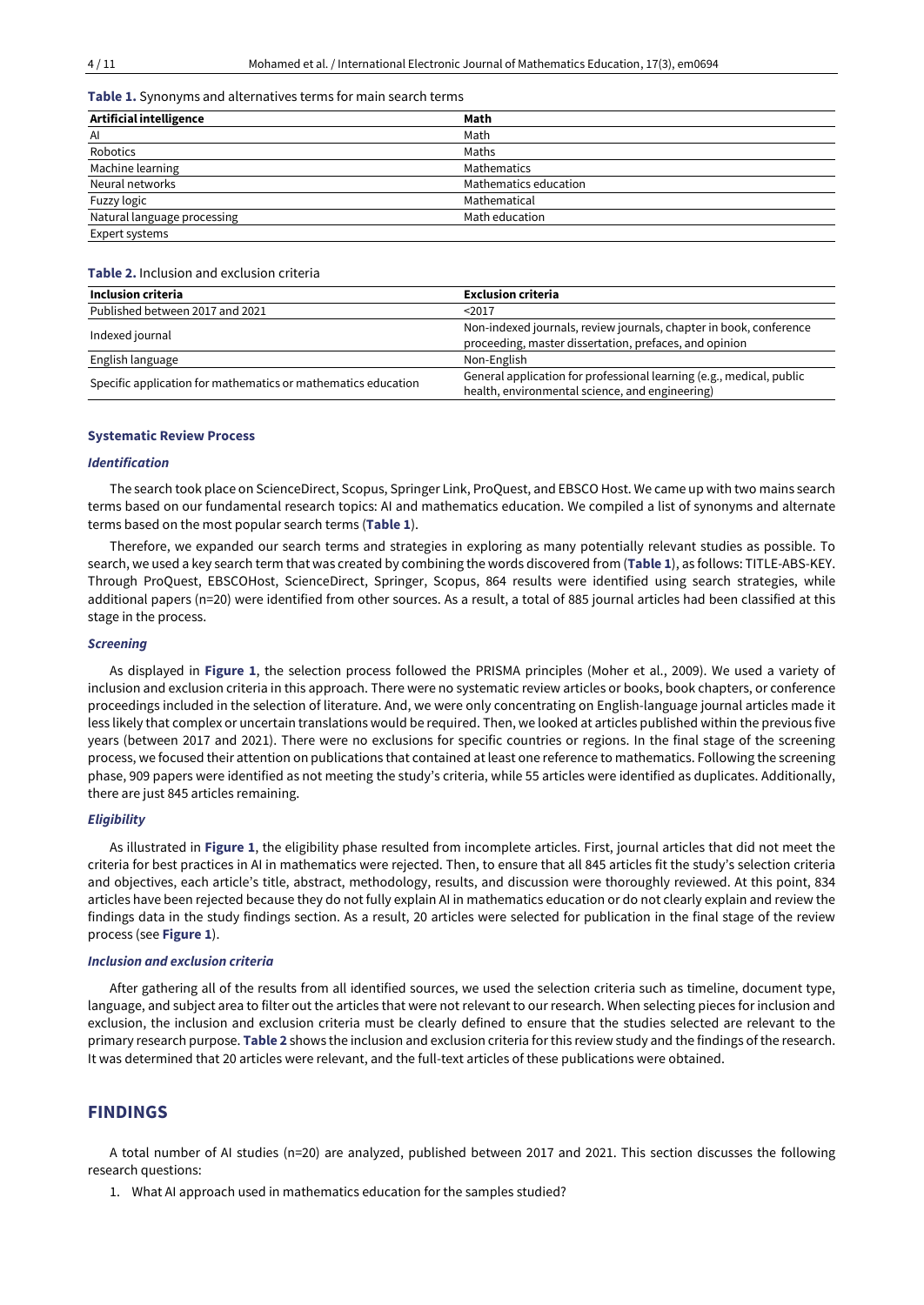

**Figure 3.** Distribution of AI approach



**Figure 4.** Distribution of research studies by country

- 2. How is AI in education distributed in terms of the country?
- 3. How is AI in education distributed in terms of the research methodology?
- 4. How are the AI in mathematics education distributed in terms of publication year?
- 5. What themes are currently instigated?

### **AI Approach Used in Mathematics Education for the Samples Studied**

The first research question was concerned with the AI approach used in mathematics education for the samples studied. The AI approach used in mathematics education for the samples studied were through robotics, systems, tools, teachable agent, autonomous agent, and a comprehensive approach. As seen in **Figure 3**, the majority of AI approach used for the samples studied were through robotics (45%, n=9) (Casler-Failing, 2018, 2021; Forsström & Afdal., 2019; Francis & Davis, 2018; Harper et al., 2021; Lopez-Caudana et al., 2020; Rico-Bautista et al., 2019; Sáez‐López, 2019; Seckel et al., 2021) and followed by systems (15%, n=5) (Moreno-Esteva et al., 2018; Mills, 2021; Rojano & Garcia-Campos, 2017; Saha et al., 2020; Zakaria et al., 2021). There were two researches that practiced teachable agent's (Gulz et al., 2020; Song, 2017) and also two research mathematical tools' (Dunzhin & Gustafsson, 2018; Salas-Rueda et al., 2020) approach of AI in mathematics education. The AI approach through an autonomous agent (Chesani et al., 2017) and comprehensive approach (Wu, 2021) each only have one research discussion. In addition, programming also was introduced alongside robotics with the aim of gaining the advantages that arise from manipulation and experimentation in these types of activities; such benefits include developing logical thinking in algorithms, sequences and different computational concepts (Sáez‐López et al., 2019) because computer programming aligns closely with concepts and structures in mathematics (Francis & Davis, 2018).

### **The Distribution of Research Studies in Term of Country**

The geographic distribution of the authors was the subject of the second research question. **Figure 4** shows the categorization of the selected studies according to the countries they were carried out. Even though our systematic review only included publications published in English, the research was carried out in various cultural contexts throughout the world. It can be shown that the majority of the collected studies (n=3) were carried out in the USA (Casler-Failing, 2018; Harper et al., 2021; Mills, 2021) and Mexico (Lopez-Caudana et al., 2020; Rojano & Garcia-Campos, 2017; Salas-Rueda et al., 2020). There are two articles in each of the following categories: studies conducted Spain (Sáez‐López et al., 2019; Seckel et al., 2021) and Canada (Chesani et al., 2017; Francis & Davis, 2018).

In contrast, AI in mathematics education is the least frequently discussed among scholars in various countries, such as United Kingdom (Casler-Failing, 2021), Turkey (Song, 2017), Sweden (Gulz et al., 2020), Singapore (Duzhin & Gustafsson, 2018), Norway (Forsström & Afdal, 2019), Malaysia (Zakaria et al., 2021), Colombia (Rico-Bautista et al., 2019), China (Wu, 2021), Bangladesh (Saha et al., 2020), and Australia (Moreno-Esteva et al., 2018). As a result of this finding, it is possible that scholars in the USA and Mexico are becoming increasingly interested in exploring the topic of AI in mathematics teaching. Therefore, additional research into this topic is still required in other countries, among other things.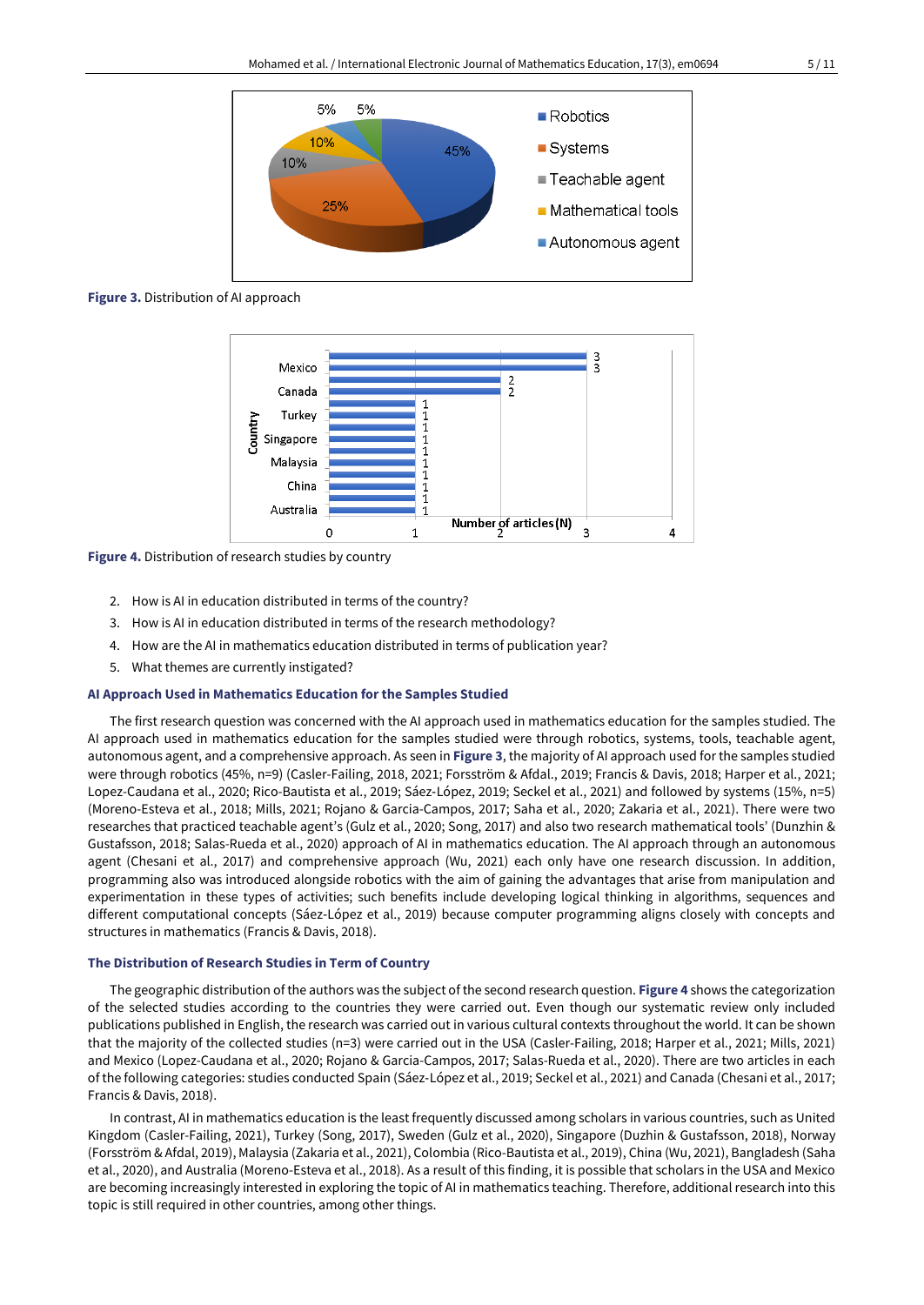

**Figure 5.** Distribution of AI in term of research methodology



**Figure 6.** Distribution of research studies in term of publication year

#### **The Distribution of AI in Term of Research Methodology**

The third research question was about research methodologies. **Figure 5** illustrates the distribution of research methodologies used in the reviewed studies. According to the study's findings, only three research method approaches were used in this reviewed study: qualitative, quantitative, and mixed methods. The analysis revealed that most ofthe studies reviewed (40%, n=8) used quantitative research methods (Duzhin & Gustafsson, 2017; Gulz et al., 2020; Mills, 2021; Moreno-Esteva et al., 2018; Rico-Bautista et al., 2019; Rojano & Garcia-Campos, 2017; Sáez‐López et al., 2019; Zakaria et al., 2021). Subsequently (35%, n=7) of the reviewed studies used the qualitative research method approach in the study (Casler-Failing, 2018, 2021; Francis & Davis, 2018; Forsström & Afdal, 2019; Harper et al., 2021; Song, 2017; Wu, 2021;), while the remaining (25 %, n=5) used the mixed method approach (Caudana et al., 2020; Chesani et al., 2017; Saha et al., 2020; Salas-Rueda et al., 2020; Seckel et al., 2021). However, there are multiple of data collection method has been used in certain reviewed studies. The various data collection methods in the findings of this study show that the researchers use a variety of data collection methods to ensure that the study does not have high errors on the data obtained and the information obtained is appropriate according to the topic of study.

### **The Distribution of AI in Term of Publication Year**

The fourth research question was concerned with distribution AI in term of publication year (**Figure 6**). In 2021 the percentage number of articles published on AI is the highest compared to other years (30%) (Casler-Failing, 2021; Harper et al., 2021; Mills, 2021; Seckel et al., 2021; Wu, 2021; Zakaria et al., 2021). This was followed by percentage in 2020 (20%) (Gulz et al., 2020; Lopez-Caudana et al., 2020; Saha et al., 2020; Salas-Rueda et al., 2020), while in 2019 has the same number of percentage of articles published as in 2020 (20%) (Forsström & Afdal, 2019; Rico-Bautista et. al., 2019; Sáez‐López et al., 2019). The percentage of articles published in 2018 began to decline (15%) (Duzhin & Gustafsson, 2018; Francis & Davis, 2018; Moreno-Esteva et al., 2018) and the percentage remained in 2017 (15%) (Chesani et al., 2017; Rojano & Garcia-Campos, 2017; Song, 2017).

### **The Distribution of Themes Instigated in the Research**

The fifth research question was concerned with the themes are instigated in the previous studies. The types of themes for AI in mathematics education were categorized into advantages and disadvantages, conceptual understanding, factors, role, idea suggestion, strategies, and effectiveness. The data of the themes are collected in order to explore how AI can impact and enhance the performance of mathematics students along their teaching and learning process. As seen in **Figure 7**, the most studied theme (60%, n=12) was about effectiveness (Casler-Failing, 2018, 2021; Duzhin & Gustafsson, 2018; Francis & Davis, 2018; Gulz et al., 2020; Lopez-Caudana et al., 2020; Moreno-Esteva et al., 2018; Rico-Bautista, et al., 2019; Sáez-López et al., 2019; Saha et al., 2020; Wu, 2021; Zakaria et al., 2021). Two of the research subjects (10%) were about strategies (Forsström & Afdal, 2019; Harper et al., 2021) and three of the research subjects (15%) were about idea suggestion (Chesani et al., 2017; Salas-Rueda et al., 2020; Song, 2017). Meanwhile, factor (Mills, 2021), role (Rojano & Garcia-Campos, 2017), and conceptual understanding (Seckel et al., 2021) have one for each of them (5% for each). Additional research of AI other than effectiveness should be done more.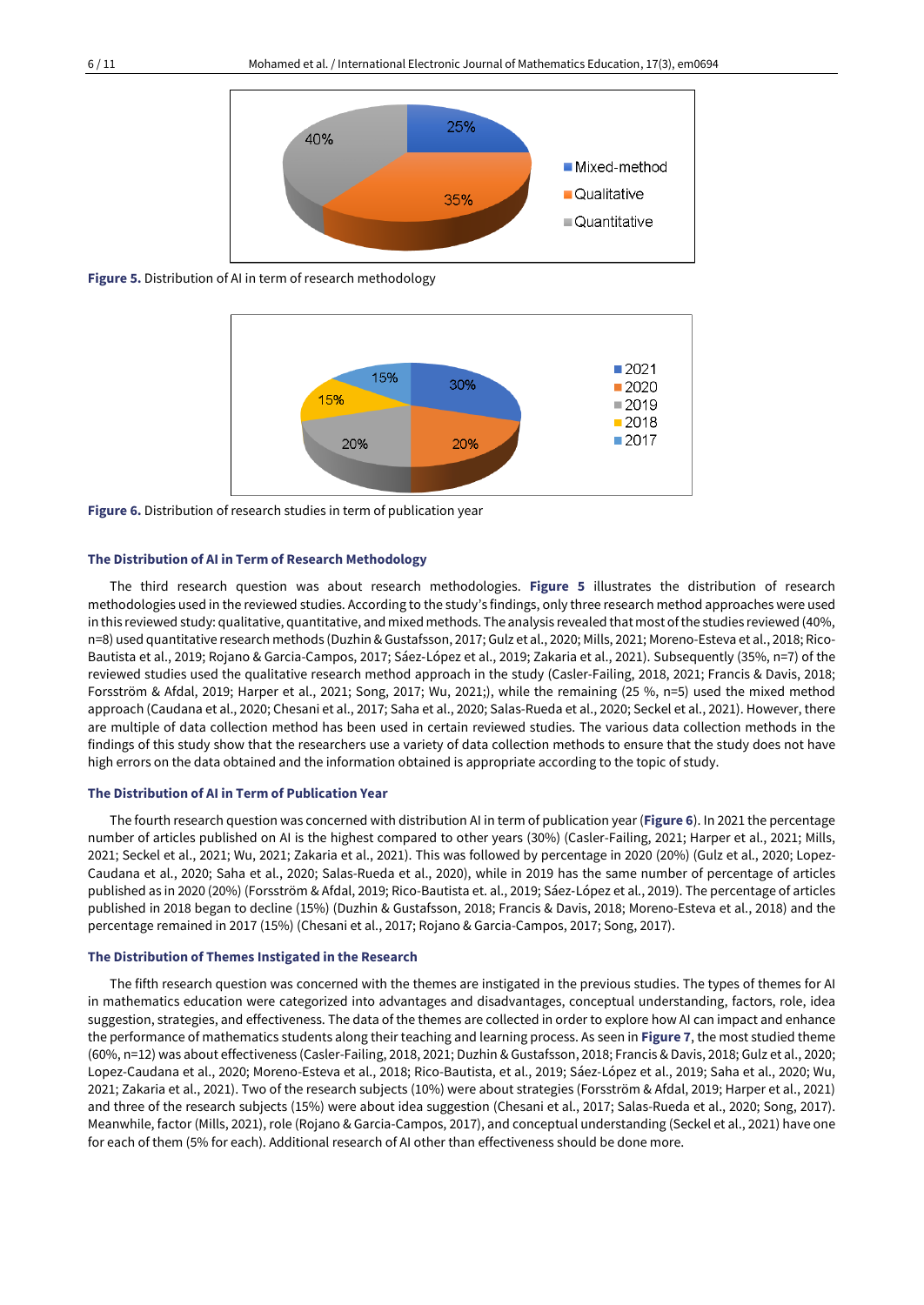

**Figure 7.** Distribution of themes instigated in the research studies

### **DISCUSSION**

Our finding indicated that robotics was the most popular approach of AI in mathematics education among other approaches which were systems, tools, teachable agent, autonomous agent and a comprehensive approach. The result was in line with Zhong and Xia (2020) who conducted a systematic review that stated that there is a potential for future research and the rapid development of evidence-based research on teaching and learning mathematical content knowledge through robotics. With nine papers discussing robotics in mathematics education, it happened to give more of a positive impact than the other way around just like Seckel et. al (2021) concluded from their research that primary school teachers have conceptions that entail positive dispositions about the introduction of robots for teaching mathematics.

Based on ourfindings, systems and tools were the second approaches of AI in mathematics education. There are many systems of AI used in mathematics education but Duzhin and Gustafsson (2018) used R and MATLAB software on their research. Based on our finding, tutoring system and integrated system (micro-intelligence support) were also one of the systems that has been implemented in mathematics education. An intelligent tutoring system (Hasanein & Abu-Naser, 2018) is a computer program designed to simulate the behavior and guidance of a human teacher while an integrated system here refers to the integration of a microworld system with the intelligent support system. This integrated system was still a new approach of AI and has limitations. As seen in Rojano and Garcia-Campos (2017) research, the integrated system responds differently to different learner approaches (algebra-like (formulae) or numerical) and also that the system has limitations in light of the fact that at times the answers given by students are not included in the system's repertoire.

On the other hand, the comprehensive approach of AI in mathematics education is believed to affect the learning process positively just like the result of Wu (2021) research which concludes that the introduction of AI-assisted teaching has an extremely effective effect on basic mathematics education and teaching. This statement is in line with Zawacki-Richter et al. (2019) on their systematic review which concludes that even though AI has the potential to advance the capabilities of learning analytics, but on other hand, such systems require huge amounts of data, including confidential information about students and faculty, which raises serious issues of privacy and data protection. Therefore, researchers found out that robotics was the most used approach of AI in mathematics education. Hence, future research should consider focusing on the implementation of robotics in mathematics education.

The majority of researchers in evaluated studies were from the USA and Mexico; and only one author came from as United Kingdom, Turkey, Sweden, Singapore, Norway, Malaysia, Colombia, China, Bangladesh, and Australia (see Casler-Failing, 2018; Harper et al., 2021; Mills, 2021). Several countries integrate programming into their mathematics curricula, thereby making robotics an interesting aspect of mathematics education (Forsström & Afdal, 2019). On the one hand, we must analyze the cultural contexts of studies examining AI concerning mathematics education, and there are several prospects for future intercultural study on AI concerning mathematics education. This research may help to explain why researchers in the USA and Mexico were eager to improve mathematics students' performance throughout the teaching and learning process.

Students can reach this goal with the help of AI, which can improve the educational process. AI can have a substantial impact on students' educational experiences by making relevant courses more accessible, boosting teacher-student communication, and allowing students more time to pursue interests outside of school. According to Wu (2021), the research structure found that through the teaching of AI, students' mathematics scores are about 30% higher than the traditional teaching methods, the sense of cooperation between students' reaches. As countries build national AI strategies, the importance of mathematics education becomes apparent. According to Forsström and Afdal (2019), education systems in various countries are integrating the teaching of programming into their curricula in various ways, both by including general information and communication technology courses and by integrating programming into individual subjects. In addition, the results indicated a lack of variation among countries, particularly in the Asian perspective, about how AI might affect and increase mathematics students' performance, particularly in the teaching and learning processes. As a result, this problem has to be researched further in different countries, emphasizing studies exploring AI in mathematics education.

A research methodology is a specific process or approach for identifying, selecting, processing, and analyzing information about a specific topic. This study employs three research methods: quantitative, qualitative, and mixed methods. Our results indicate that the use of quantitative and qualitative research methods is approximately equal when the difference between the number of uses of quantitative research methods is eight compared to the number of uses of qualitative research methods is seven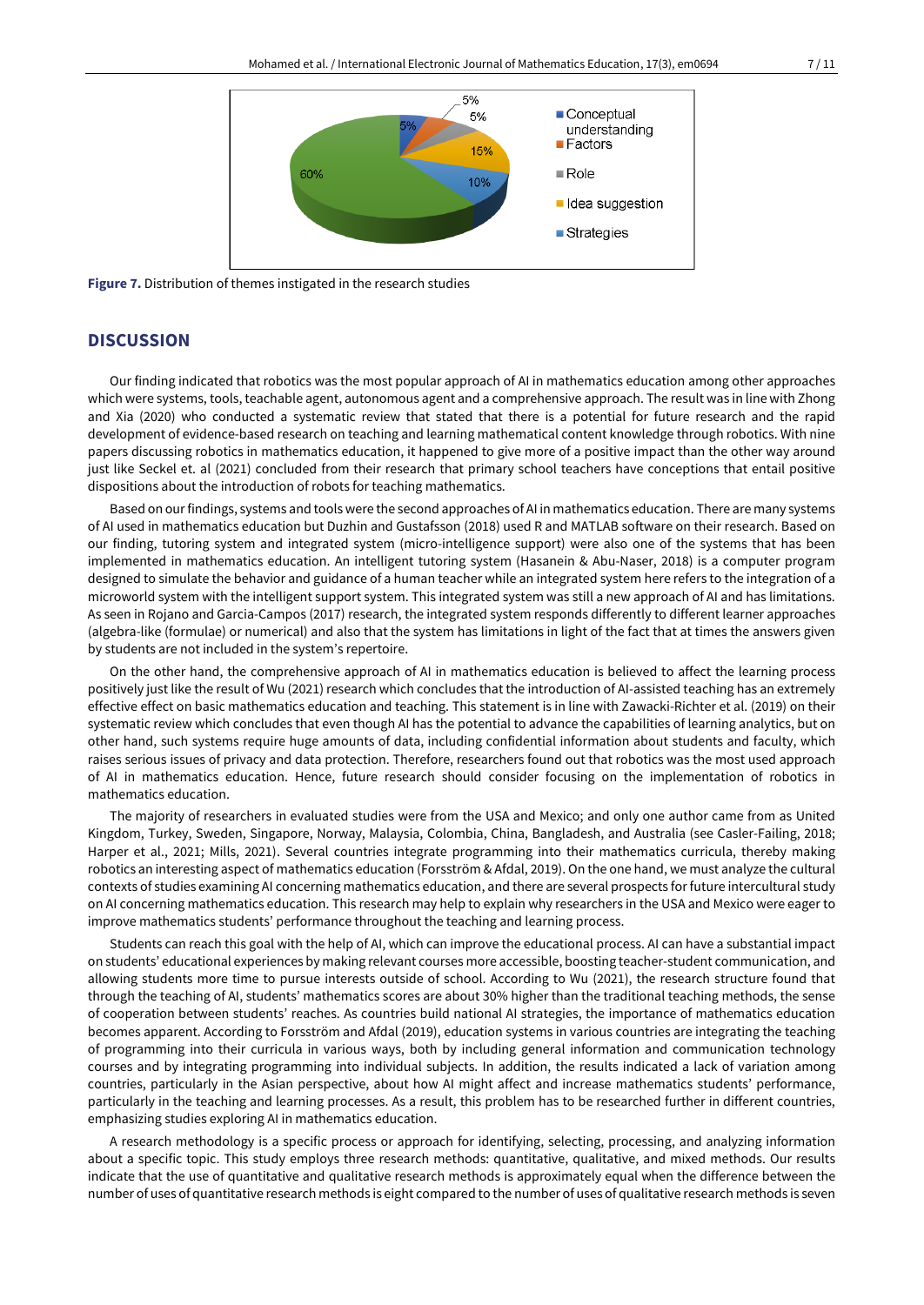and the use of mixed methods is the least which is five. Most researcher in reviewed study choose to used quantitative method approach as it places an emphasis on the objective measurement and analysis of statistical, mathematical, or numerical data gathered through questionnaires and surveys for the used AI in mathematics education (Duzhin & Gustafsson, 2017; Gulz et al., 2020; Mills, 2021; Moreno-Esteva et al., 2018; Rico-Bautista et al., 2019; Rojano & Garcia-Campos, 2017; Sáez‐López et al., 2019; Zakaria et al., 2021). Next, qualitative research entails gathering and analyzing non-numerical data in order to better understand concepts, opinions, or experiences. It is providing flexible approach as its suitable for the data collected in the study about the observation and behavior. For example, to see the instruction of LEGO robotics technology (Casler-Failing, 2021), the effects of incorporating LEGO robotics into a seventh-grade mathematics curriculum (Casler-Failing, 2018), and etc.

When researchers conduct a mixed method study, they collect and analyze both quantitative and qualitative data in the same study. The methods are useful for understanding conflicts between quantitative and qualitative results, and they enhance the problem by comparing data results, such as WGODS, which improves the learning system on quantitative and qualitative data through a pleasant, attractive, simple, easy, and useful web interface (Salas-Rueda et al., 2020). Not only that, mixed method research will foster scholarly interaction and flexibility as the researcher can expand the distribution of data on AI in education. The reviewed studies used a variety of data collection methods, and some of them utilized more than one data collection approach, which aided in the growth of a reliable data collection system which are analysis, questionnaires, behavior observation, survey, case study and etc. For example a correlational predictive design was applied to assess the data of a purposive sample of 265 struggling students at the study site and multiple regression analysis to investigate the predictability of these variables (Mills, 2021), a quasi-experimental design, descriptive analysis and participant observation were applied across various dimensions to 93 sixth-grade students in four primary education schools (Sáez-López et al., 2019) and comparing the control and treatment groups for all scenarios through examinations, direct observations, and testimonials (Caudana et al., 2020). Hence, the data collection for AI become diverged.

Our findings on AI in education in terms of years of publication indicate that 2021 have the highest percentage of publications on AI over other years. In 2021, most articles are published by authors from Europe. Most authors state about AI in assisting students and teachers in further improving the quality and effectiveness in learning and teaching. According to Lopez-Caudana et al. (2020), which focused the use ofrobots in mathematics learning which studies evaluated how much attention the students paid to the class, if they retained more information with the help of the robot, and results were compared with a class without robotic help. The more prepared and comfortable to use the robot, the better they can plan and adapt their strategy, based on the feedback and outcomes that were provided by the students. This allows for the flexibility needed to customize learning strategies to each student and makes them responsible for their own learning. Most authors will publish articles on AI in areas of learning other than mathematics learning, which is why the number of articles published per year is not so much per year.

Ourfindings indicated that 12 reviewed papers used the themes of effectiveness. These findings show that most ofthe previous studies were interested to find out how AI can affect mathematics educations. AI is a sophisticated system that has many beneficial effects on our life especially mathematics education. Using Robotics to teach mathematics to seventh graders or as a way to go deeper into mathematics topics, it is possible to identify many interesting situations such as; The use of LEGO® education prototypes opened an interaction of the students and a way to develop creativity and problem solving and mathematical thinking (Rico-Bautista et al., 2019). The importance of showing how technology allows for significant improvements in attention and motivation towards mathematics, which, in turn, allows for an improvement in training programs and teaching practices; thus, achieving a positive impact on student learning (Lopez-Caudana et al., 2020).

Studies on the effectiveness are very important to be conducted. If the majority of studies show unsatisfactory results, then the use of AI may not be fully effective. So, itis a good way to do more research on effectiveness. Using AI in mathematics education will enhance creative and critical thinking skills for students as well as educators. The positive effects of incorporating robotics in mathematics classes as a means to promote student understanding and skill development (Casler-Failing, 2018). However, the strategies at the beginning to use AI need to be emphasized. The robotic solution will never result in significant learning improvement unless accompanied by the right strategy (Lopez-Caudana et al., 2020).

Our findings also indicated that two of reviewed papers were focused on the strategies of using AI, followed by three of reviewed papers that used the theme of idea suggestion. The good effectiveness of AI can be observed through the use of good and appropriate strategies. Mathematics educators and teachers should consider using innovative tools not typically seen in classrooms, such as robotics, in mathematics instruction as they work to support a focus on reasoning and sense-making and make connections to children's community and cultural funds of knowledge (Harper et al., 2021). Mathematics educators need to explore more about AI to apply technologies during the classes. Teachers' programming skill is what needs to be considered in mathematics teacher education and teachers' further education (Forsström & Afdal, 2020). Therefore, teachers need to know the strategies to use AI during the teaching and learning process.

Other than that, our findings also indicated the factors, role, and conceptual understanding of AI. AI has its own role in mathematics education. Traditional teaching and learning method such as inductive learning and discussion is important to enhance one's knowledge and skills. However, the use of AI during the teaching and learning process will make the learning journey more interactive. Therefore, students will be more understanding and enjoy the class. The factor of using AI during the class is to make educators and students more creative and innovative. These skills very useful in the future because life is now heading towards a sophisticated technological life. Educators need to have a good conceptual understanding of AI. So that, it will be easy to deliver the knowledge to the students. Among the global results, it can be concluded that the participants have conceptions that entails positive dispositions about the introduction of robots for teaching mathematics (Seckel et al., 2021).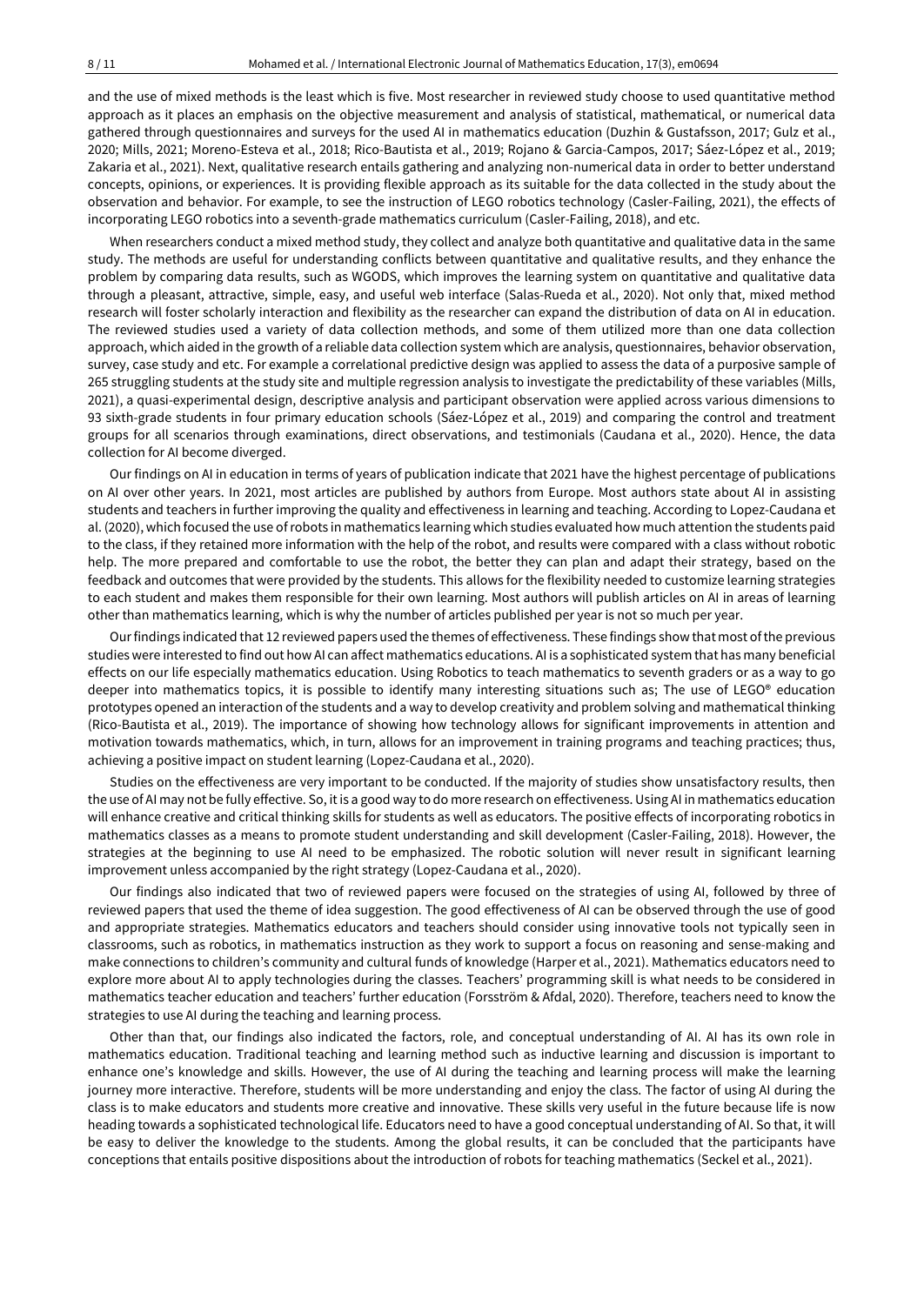### **CONCLUSION**

AI is a simulation of humans' intelligence modelled in a machine and programmed to think like humans. In other words, AI is a computer system that can-do jobs that generally require human resources or human intelligence to complete the job. AI needs experience and data so that its intelligence can run smoothly. Humans do not always order the process of learning AI, but AI will learn by itself based on the experience of AI when used by humans. There are several advantages in the use of AI in mathematics learning, among which is that students become more critical and responsible in facing daily solutions and a better understanding of fundamental problems of geometry, mathematics, and statistics. In addition, students also learn about and improve interpersonal abilities and better social interaction; it also allows effective learning to create a better environment to enhance the acquisition of mathematical concepts. Throughout this paper, we provide the findings of an analysis of 20 research publications published between 2017 and 2021, which explored how AI might impact and enhance the performance of mathematics students throughout the teaching and learning process. AI can be implemented in mathematics education through various approaches: systems, teachable agents, autonomous agents, machine learning models, digital technology devices, and comprehensive approaches. However, it seems that robotics was the most often used for mathematics students, teachers, and educational researchers from all those approaches.

AI in teaching and learning mathematics has spread throughout the country. Most countries use AI to help improve the quality of learning. Compared to other nations such as Mexico, Canada, and others, the United States has published the most significant number of publications on the application of AI in the last five years. Most aspects of AI, such as advantages, limitations, strategies to use it and others, the most observed aspect is its effectiveness in teaching and learning process, especially mathematics education. Compared to other aspects, it is still observed but not as widespread as the observation on effectiveness. It is crucial to know the extent of the effectiveness of AI in education. So, AI can be applied more widely in the future if it brings positive effectiveness. We should not expect robotics to be the primary influence on mathematical learning, but rather if educators and students can fully explore the educational potentials of robotics to focus and enhance mathematical knowledge. As a result, students' workload in math classes could be worsened by adding "seductive details" introduced by robots. In summary, with the help of AI, teaching and learning are more effective because it is exciting and creative has made it easier for students to understand a subject.

#### **Limitation**

Each study is limited in some way. There may be limitations to your study due to limitations on the research design or technique, which may affect the study's findings. While this analysis identifies numerous significant trends and future research objectives for AI in mathematics education, it has several limitations. The first limitation is that only a limited number of articles are available for research. Because AI is a topic that is rarely investigated in mathematics education, the results gained are limited, making it difficult to draw broad conclusions from the findings. A small number of studies, on the other hand, only scratch the surface of whatis being learned about how AI is being used in the teaching and learning of mathematics education in theirresearch without providing in-depth explanations. Therefore, the conclusions of this review were confined to a small number of other researches that provided explicit explication of their findings. As previously stated, AI topics have a limited number of studies; therefore, eliminating duplicate articles amongst search engines decreases the acquisition of relevant research studies. Lastly, each of the papers under consideration in this review contains a significant variety of examples to choose from. Because research is carried out in large variations, the results are skewed due to bias

### **Implication**

Several implications resulted from this study. According to Wu (2021), the application of AI technology has penetrated all aspects of people's daily life and has had a profound impact on the development of society. Mathematics education is one of the aspects that is well developing with AI. People have been implementing AI in mathematics education for many years now, either by teachers or students. From the study, the robotic approach was widely used among them and positively impacted their mathematics knowledge. Meanwhile, AI is also difficult to apply comprehensively due to relatively high maintenance costs. Therefore, it is believed that this was why many studies were only conducted in developed countries such as the United States, China, and Australia while zero studies in Southeast Asia, especially in Malaysia. Moreover, the AI approach in mathematics education did enhance students' learning experience since the method used was unlike the conventional teaching and learning process, which involves pen and paper. Students' and teachers' creativity will also improve when they practice AI, such as robotics, in teaching and learning. The suitable approach used by the teachers will significantly maximize their students' potential to apply and understand what they are learning. Hence, teachers should implement AI in the teaching and learning process to attract students to understand better besides enjoying learning.

### **Future Direction**

To further advance our understanding and application of AI in education, future researchers must conduct additional research on the implications and benefits of AI in education, particularly regarding the development of students' cognitive skills. If further studies demonstrate the success of AI in learning with low capacity and diverse student populations, it will serve as a positive incentive for teachers to incorporate AI into their classroom instruction. Teachers must be confident in their students' ability to benefit from AI instruction. Once they see student success in their classrooms, teachers will convince them to continue implementing machine intelligence learning. Additionally, researchers should conduct additional research on AI, mainly in the field of mathematics education, so that the findings from this SLR can be supported by more robust evidence, as the study of AI in mathematics education has limitations. Due to limitations, this review could not assess the effectiveness of AI use on students'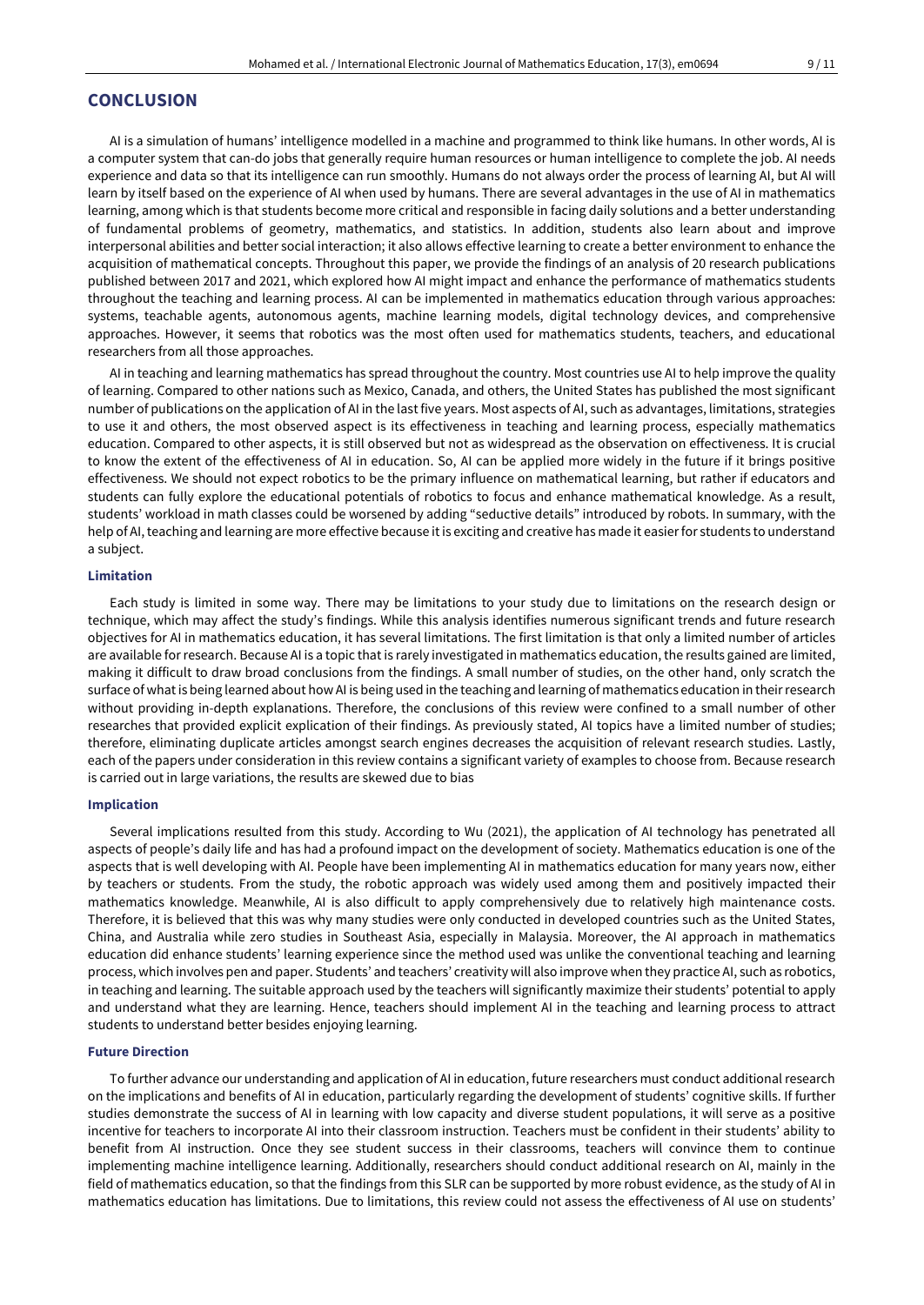cognitive abilities. Additional research could address this gap by examining the effect of AI on students' memory and thinking in this study. The study's scope was also limited to the impact of AI on teaching and learning and its distribution. Future trials will examine additional aspects of AI, particularly the relationship between machine learning and teaching theory. Since the studies included in the analysis focused exclusively on journal articles, future research should consider using conference proceedings and books to enhance the findings and analysis. Additionally, these studies represent high-quality publications, and future efforts may include examining other types of publications, such as books and book chapters.

**Author contributions:** All authors have sufficiently contributed to the study, and agreed with the results and conclusions.

**Funding:** No funding source is reported for this study.

**Declaration of interest:** No conflict of interest is declared by authors.

# **REFERENCES**

- Baker, T., & Smith, L. (2019). Educ-AI-tion rebooted? Exploring the future of artificial intelligence in schools and colleges. *Nesta*. [https://media.nesta.org.uk/documents/Future\\_of\\_AI\\_and\\_education\\_v5\\_WEB.pdf](https://media.nesta.org.uk/documents/Future_of_AI_and_education_v5_WEB.pdf)
- Casler-Failing, S. L. (2018). Robotics and math: Using action research to study growth problems. *Canadian Journal of Action Research, 19*(2), 4-25. <https://doi.org/10.33524/cjar.v19i2.383>
- Casler-Failing, S.L. (2021). Learning to teach mathematics with robots: Developing the 't' in technological pedagogical content knowledge. *Research in Learning Technology, 29*. <https://doi.org/10.25304/rlt.v29.2555>
- Chen, L., Chen, P., & Lin, Z. (2020a). Artificial intelligence in education: A review. *IEEE Access*, *8*, 75264-75278. <https://doi.org/10.1109/ACCESS.2020.2988510>
- Chen, X., Xie, H., Zou, D., & Hwang, G. J. (2020b). Application and theory gaps during the rise of artificial intelligence in education. *Computers and Education: Artificial Intelligence*, *1*, 100002. <https://doi.org/10.1016/j.caeai.2020.100002>
- Chesani, F., Mello, P., & Milano, M. (2017). Solving mathematical puzzles: A challenging competition for AI. *Association for the Advancement of Artificial Intelligence, 38*(3), 83-96. <https://doi.org/10.1609/aimag.v38i3.2736>
- Conde, M. Á., Sedano, F. J. R., Fernández-Llamas, C., Gonçalves, J., Lima, J., & García-Peñalvo, F. J. (2020). RoboSTEAM project systematic mapping: Challenge-based learning and robotics. In *Proceedings of the 2020 IEEE Global Engineering Education Conference* (pp. 214-221). <https://doi.org/10.1109/educon45650.2020.9125103>
- Cope, B., Kalantzis, M., & Searsmith, D. (2020). Artificial intelligence for education: Knowledge and its assessment in AI-enabled learning ecologies. *Educational Philosophy and Theory, 53*(12), 1229-1245. <https://doi.org/10.1080/00131857.2020.1728732>
- Duzhin, F., & Gustafsson, A. (2018). Machine learning-based app for self-evaluation of teacher-specific instructional style and tools. *Education Sciences*, *8*(1), 7-21. <https://doi.org/10.3390/educsci8010007>
- Forsström, S.E., Afdal, G. (2020). Learning mathematics through activities with robots. *Digital Experiences in Mathematics Education, 6*(1), 30-50. <https://doi.org/10.1007/s40751-019-00057-0>
- Francis, K., & Davis, B. (2018). Coding robots as a source of instantiations for arithmetic. *Digital Experiences in Mathematics Education, 4*(1), 71-86. <https://doi.org/10.1007/s40751-018-0042-7>
- Gao, S. (2020). Innovative teaching of integration of artificial intelligence and university mathematics in big data environment. *IOP Conference Series: Materials Science and Engineering, 750*(1), 012137. <https://doi.org/10.1088/1757-899X/750/1/012137>
- Guan, C., Mou, J., & Jiang, Z. (2020). Artificial intelligence innovation in education: A twenty-year data-driven historical analysis. *International Journal of Innovation Studies*, *4*(4), 134-147. <https://doi.org/10.1016/j.ijis.2020.09.001>
- Gulz, A., Londos, L., & Haake, M. (2020). Preschoolers' understanding of a teachable agent-based game in early mathematics as reflected in their gaze behaviors–An experimental study. *International Journal of Artificial Intelligence in Education, 30*(7), 38- 73. <https://doi.org/10.1007/s40593-020-00193-4>
- Harper, F., Stumbo, Z., & Kim, N. (2021). When Robots invade the neighborhood: Learning to teach prek-5 mathematics leveraging both technology and community knowledge. *Contemporary Issues in Technology and Teacher Education, 21*(1), 19-52.
- Hasanein, H. A. A., & Abu-Naser, S. S. (2018). Developing education in Israa University using intelligent tutoring system. *International Journal of Academic Pedagogical Research*, *2*(5), 1-16.
- He, J., Baxter, S. L., Xu, J., Xu, J., Zhou, X., & Zhang, K. (2019). The practical implementation of artificial intelligence technologies in medicine. *Nature Medicine*, *25*(1), 30-36. <https://doi.org/10.1038/s41591-018-0307-0>
- Hwang, G. J., Xie, H., Wah, B. W., & Gašević, D. (2020). Vision, challenges, roles and research issues of artificial intelligence in education. *Computers and Education: Artificial Intelligence*, *1*, 100001. <https://doi.org/10.1016/j.caeai.2020.100001>
- Kim, K. J., & Han, H. J. (2021). A design and effect of maker education using educational artificial intelligence tools in elementary online environment. *Journal of Digital Convergence*, *19*(6), 61-71. <https://doi.org/10.14400/JDC.2021.19.6.061>
- Liao, L., & Gu, F. (2022). 5G and artificial intelligence interactive technology applied in preschool education courses. *Wireless Communications and Mobile Computing*, *2022,* 7629354. <https://doi.org/10.1155/2022/7629354>
- Lopez-Caudana, E., Ramirez-Montoya, M. S., Martínez-Pérez, S., & Rodríguez-Abitia, G. (2020). Using robotics to enhance active learning in mathematics: A multi-scenario study. *Mathematics, 8*(12), 2163. <https://doi.org/10.3390/math8122163>
- Ma, Y., & Siau, K. L. (2018). Artificial intelligence impacts on higher education. *MWAIS Proceedings*, *42*(5), 1-5.